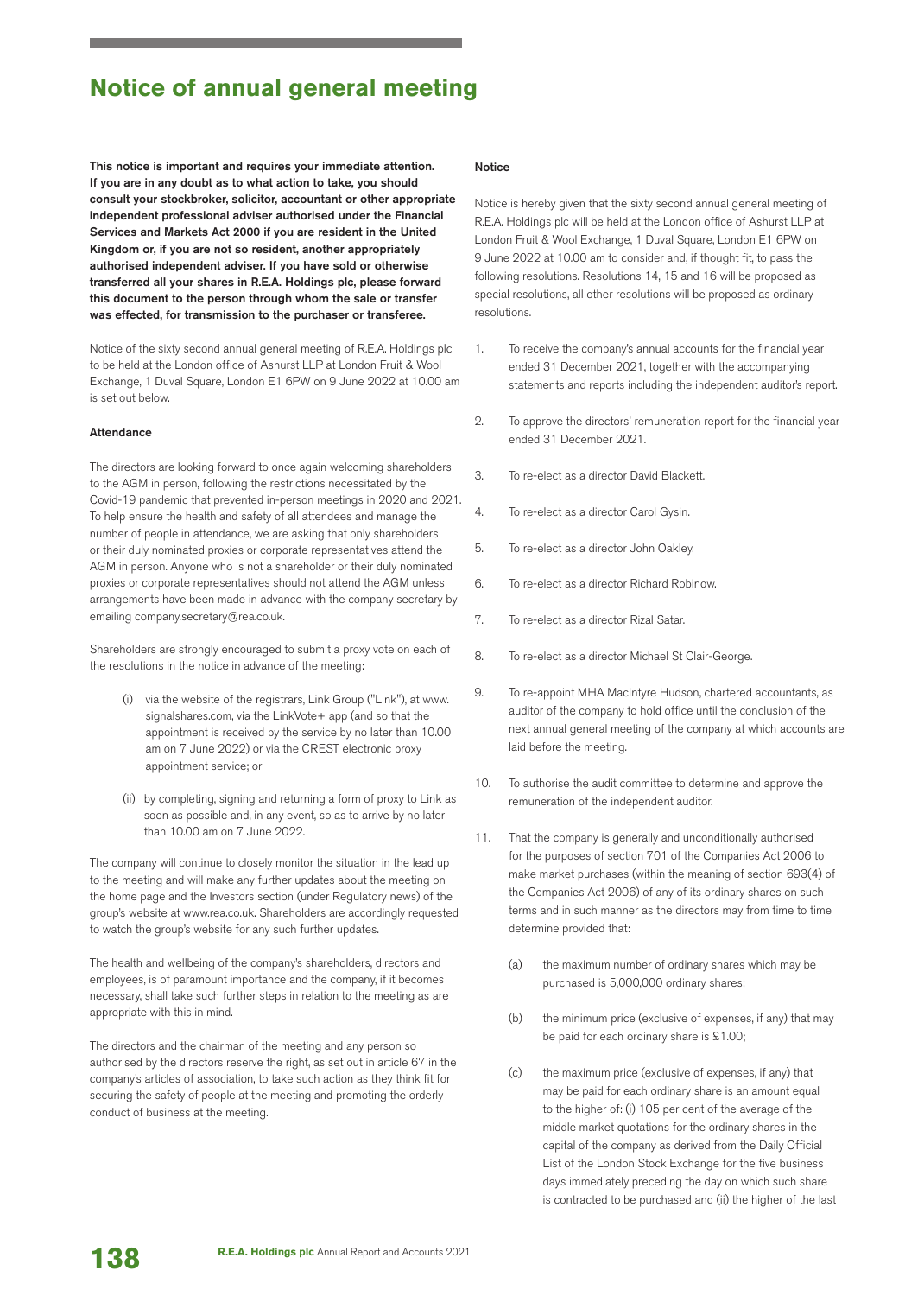independent trade of an ordinary share and the current highest independent bid on the London Stock Exchange; and

(d) unless previously renewed, revoked or varied, this authority shall expire at the conclusion of the annual general meeting of the company to be held in 2023 (or, if earlier, on 30 June 2023)

### provided further that:

- (i) notwithstanding the provisions of paragraph (a) above, the maximum number of ordinary shares that may be bought back and held in treasury at any one time is 400,000 ordinary shares; and
- (ii) notwithstanding the provisions of paragraph (d) above, the company may, before this authority expires, make a contract to purchase ordinary shares that would or might be executed wholly or partly after the expiry of this authority, and may make purchases of ordinary shares pursuant to it as if this authority had not expired.
- 12. That the directors be and are hereby generally and unconditionally authorised for the purposes of section 551 of the Companies Act 2006 (the "Act") to exercise all the powers of the company to allot, and to grant rights to subscribe for or to convert any security into, shares in the capital of the company (other than 9 per cent cumulative preference shares) up to an aggregate nominal amount (within the meaning of sub-sections (3) and (6) of section 551 of the Act) of £3,662,554; such authorisation to expire at the conclusion of the next annual general meeting of the company (or, if earlier, on 30 June 2023), save that the company may before such expiry make any offer or agreement which would or might require shares to be allotted, or rights to be granted, after such expiry and the directors may allot shares, or grant rights to subscribe for or to convert any security into shares, in pursuance of any such offer or agreement as if the authorisations conferred hereby had not expired.
- 13. That the directors be and are hereby generally and unconditionally authorised for the purposes of section 551 of the Companies Act 2006 (the "Act") to exercise all the powers of the company to allot, and to grant rights to subscribe for or to convert any security into, 9 per cent cumulative preference shares in the capital of the company ("preference shares") up to an aggregate nominal amount (within the meaning of sub- sections (3) and (6) of section 551 of the Act) of £24,000,000, such authorisation to expire at the conclusion of the next annual general meeting of the company (or, if earlier, on 30 June 2023), save that the company may before such expiry make any offer or agreement which would or might require preference shares to be allotted or rights to be granted, after such expiry and the directors may allot preference shares, or grant rights to subscribe for or to convert any security into preference shares, in pursuance of any such offer or agreement as if the authorisations conferred hereby had not expired.
- 14. That the directors be and are hereby given power:
	- (a) for the purposes of section 570 of the Companies Act 2006 (the "Act") and subject to the passing of resolution 12 set out in the notice of the 2022 annual general meeting, to allot equity securities (as defined in sub-section (1) of section 560 of the Act) of the company for cash pursuant to the authorisation conferred by the said resolution 12; and
	- (b) or the purposes of section 573 of the Act, to sell ordinary shares (as defined in sub-section (1) of section 560 of the Act) in the capital of the company held by the company as treasury shares for cash.

 as if section 561 of the Act did not apply to the allotment or sale, provided that such powers shall be limited:

- (i) to the allotment of equity securities for cash in connection with a rights issue or open offer in favour of holders of ordinary shares and to the sale of treasury shares by way of an invitation made by way of rights to holders of ordinary shares, in each case in proportion (as nearly as practicable) to the respective numbers of ordinary shares held by them on the record date for participation in the rights issue, open offer or invitation (and holders of any other class of equity securities entitled to participate therein or, if the directors consider it necessary, as permitted by the rights of those securities) but subject in each case to such exclusions or other arrangements as the directors may consider necessary or appropriate to deal with fractional entitlements, treasury shares (other than treasury shares being sold), record dates or legal, regulatory or practical difficulties which may arise under the laws of any territory or the requirements of any regulatory body or stock exchange in any territory whatsoever; and otherwise than as specified at paragraph (i) of this resolution, to the allotment of equity securities and the sale of treasury shares up to an aggregate nominal amount (calculated, in the case of the grant of rights to subscribe for, or convert any security into, shares in the capital of the company, in accordance with sub-section (6) of section 551 of the Act) of £549,381; and shall expire at the conclusion of the next annual general meeting of the company (or, if earlier, on 30 June 2023), save that the company may before such expiry make any offer or agreement which would or might require equity securities to be allotted, or treasury shares to be sold, after such expiry and the directors may allot equity securities or sell treasury shares, in pursuance of any such offer or agreement as if the power conferred hereby had not expired.
- 15. That the directors be and are hereby given power, in addition to the power given by resolution 14:
	- (a) for the purposes of section 570 of the Companies Act 2006 (the "Act") and subject to the passing of resolution 12 and 14 set out in the notice of the 2022 annual general meeting, to allot equity securities (as defined in sub-section (1) of section 560 of the Act) of the company for cash pursuant to the authorisation conferred by the said resolution 12; and

Overview

Overview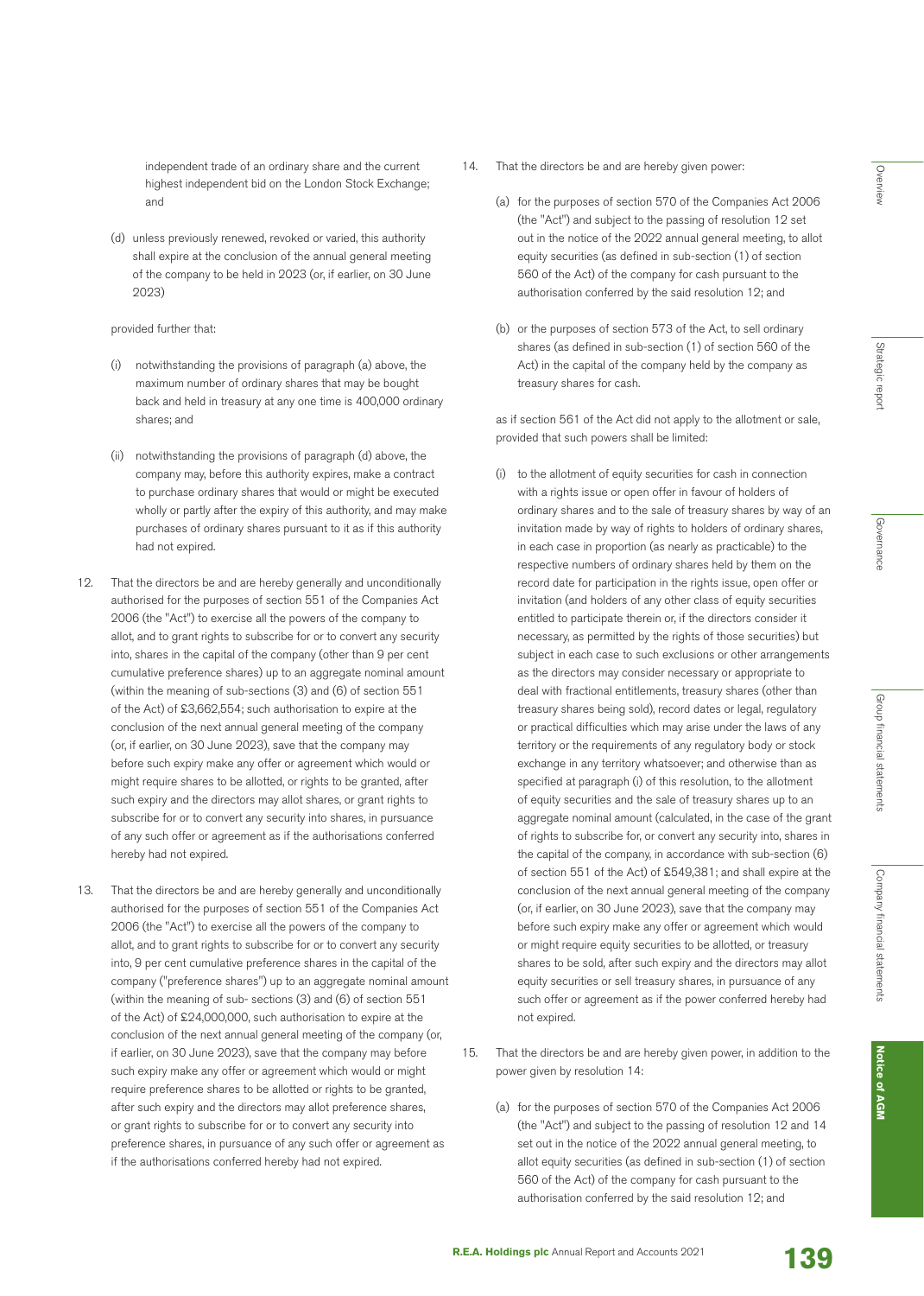# **Notice of annual general meeting** continued

(b) for the purposes of section 573 of the Act, to sell ordinary shares (as defined in sub-section (1) of section 560 of the Act) in the capital of the company held by the company as treasury shares for cash.

 as if section 561 of the Act did not apply to the allotment or sale, provided that such powers shall be:

- (i) used only for the purposes of financing (or refinancing, if the authority is to be used within six months after the original transaction) a transaction which the directors have determined to be an acquisition or other capital investment of a kind contemplated by the Statement of Principles on Disapplying Pre-Emption Rights most recently published by the Pre-Emption Group prior to the date of this notice, or for any other purposes as the Company in general meeting may at any time by special resolution determine; and
- (ii) limited to the allotment of equity securities for cash and the sale of treasury shares up to an aggregate nominal amount (calculated, in the case of the grant of rights to subscribe for, or convert any security into, shares in the capital of the company, in accordance with sub-section (6) of section 551 of the Act) of £549,381,

 and shall expire at the conclusion of the next annual general meeting of the company (or, if earlier, on 30 June 2023), save that the company may before such expiry make any offer or agreement which would or might require equity securities to be allotted, or treasury shares to be sold, after such expiry and the directors may allot equity securities or sell treasury shares, in pursuance of any such offer or agreement as if the power conferred hereby had not expired.

16. That a general meeting of the company other than an annual general meeting may be called on not less than 14 clear days' notice.

By order of the board **R.E.A. SERVICES LIMITED Secretary** 21 April 2022

Registered office: 5th Floor North Tennyson House 159-165 Great Portland Street London W1W 5PA

Registered in England and Wales no: 00671099

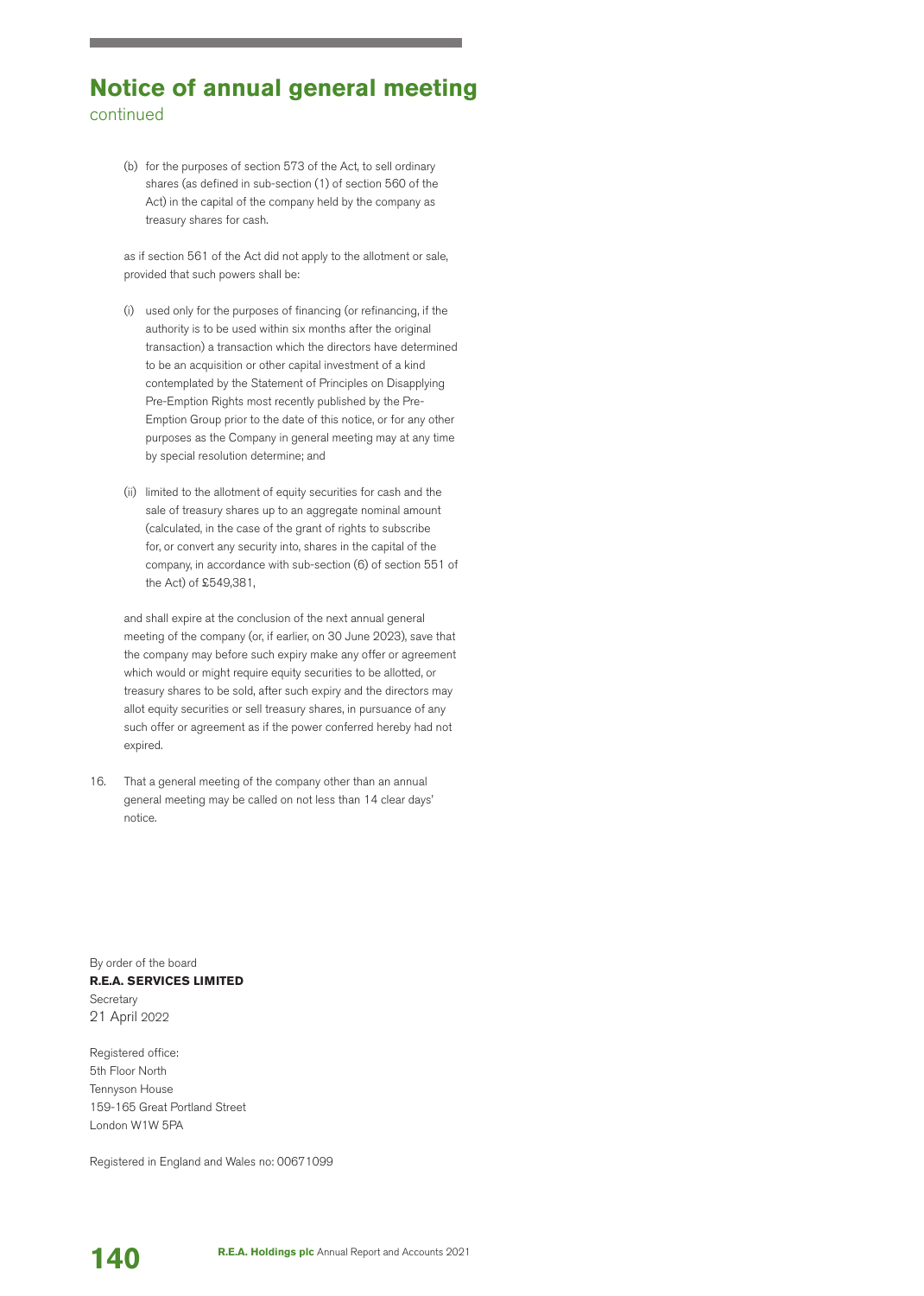#### Notes

The sections of the accompanying Directors' report entitled "Directors", "Acquisition of the company's own shares", "Authorities to allot share capital", "Authority to disapply pre-emption rights", "General meeting notice period" and "Recommendation" contain information regarding, and recommendations by the board of the company as to voting on, resolutions 3 to 8 and 11 to 16 set out above in this notice of the 2022 annual general meeting of the company (the "2022 Notice").

With respect to the 2022 annual general meeting, all shareholders are advised that they and their respective proxies will be allowed to attend the meeting in person but that this may be subject to any new restrictions or guidance in relation to the Covid 19 at the time of the meeting. Please refer to the introduction to this notice for more information.

The company specifies that in order to have the right to attend and vote at the annual general meeting (and also for the purpose of determining how many votes a person entitled to attend and vote may cast), a person must be entered on the register of members of the company at close of business on 7 June 2022 or, in the event of any adjournment, at close of business on the date which is two days before the day of the adjourned meeting. Changes to entries on the register of members after this time shall be disregarded in determining the rights of any person to attend or vote at the meeting (please refer to the introduction to this notice for information on attendance with respect to the 2022 annual general meeting).

As at the date of the 2022 Notice, the dividends payable on 30 June 2019, 31 December 2019 and 30 June 2020 to holders of preference shares have been in arrear for a period of more than 6 months; as such the holders of preference shares pursuant to the articles of association of the company are entitled to attend and vote at the 2022 annual general meeting of the company (please refer to introduction to this notice for information on attendance with respect to the 2022 annual general meeting).

Both the holders of ordinary shares and holders of preference shares (the "shares") are therefore entitled to attend and vote at the 2022 annual general meeting (please refer to introduction to this notice for information on attendance with respect to the 2022 annual general meeting). A holder of shares may appoint another person as that holder's proxy to exercise all or any of the holder's rights at the annual general meeting. A holder of shares may appoint more than one proxy in relation to the meeting provided that each proxy is appointed to exercise the rights attached to (a) different share(s) held by the holder. A proxy need not be a member of the company. A form of proxy for the meeting can be requested from the company's registrars: Link Group, 10th Floor, Central Square, 29 Wellington Street, Leeds LS1 4DL – telephone number +44 (0) 371 664 0300. Calls are charged at the standard geographic rate and will vary by provider. Calls outside the UK will be charged at the applicable international rate. Lines are open between 09:00 – 17:30, Monday to Friday excluding public holidays in England and Wales. To be valid, forms of proxy and other written instruments appointing a proxy must be received by post or by hand (during normal business hours only) by the company's registrars, Link Group, PXS, 10th Floor, Central Square, 29 Wellington Street, Leeds LS1 4DL by no later than 10.00 am on 7 June 2022.

Alternatively, appointment of a proxy may be submitted electronically by using either Link's share portal at www.signalshares.com, the LinkVote+ app, so that the appointment is received by the service by no later than 10.00 am on 7 June 2022 or the CREST electronic proxy appointment service as described below.

Shareholders who have not already registered for Link's share portal may do so by registering as a new user at www.signalshares.com and giving the investor code as shown on their share certificate. To further assist shareholders to vote electronically, Link Group has launched an app LinkVote+, which is free for shareholders to download and use. The app

gives shareholders the ability to access their shareholding records and to vote quickly and easily and is available to download from the Apple App Store and via Google Play.

CREST members may register the appointment of a proxy or proxies for the annual general meeting and any adjournment(s) thereof through the CREST electronic proxy appointment service by using the procedures described in the CREST Manual (available via www.euroclear.com/ CREST) subject to the company's articles of association. CREST personal members or other CREST sponsored members, and those CREST members who have appointed (a) voting service provider(s), should refer to their CREST sponsor or voting service provider(s), who will be able to take the appropriate action on their behalf.

In order for a proxy appointment or instruction regarding a proxy appointment made or given using the CREST service to be valid, the appropriate CREST message (a "CREST proxy instruction") must be properly authenticated in accordance with the specifications of Euroclear UK and Ireland Limited ("Euroclear") and must contain the required information as described in the CREST Manual (available via www. euroclear.com/CREST). The CREST proxy instruction, regardless of whether it constitutes a proxy appointment or an instruction to amend a previous proxy appointment, must, in order to be valid be transmitted so as to be received by the company's registrars (ID: RA10) by 10.00 am on 7 June 2022. For this purpose, the time of receipt will be taken to be the time (as determined by the time stamp applied to the message by the CREST applications host) from which the company's registrars are able to retrieve the message by enquiry to CREST in the manner prescribed by CREST. The company may treat as invalid a CREST proxy instruction in the circumstances set out in Regulation 35(5) (a) of the Uncertificated Securities Regulations 2001.

CREST members and, where applicable, their CREST sponsors or voting service provider(s) should note that Euroclear does not make available special procedures in CREST for particular messages. Normal system timings and limitations will therefore apply in relation to the input of CREST proxy instructions. It is the responsibility of the CREST member concerned to take (or, if the CREST member is a CREST personal member or sponsored member or has appointed (a) voting service provider(s), to procure that such member's CREST sponsor or voting service provider(s) take(s)) such action as shall be necessary to ensure that a message is transmitted by means of the CREST system by any particular time. In this connection, CREST members and, where applicable, their CREST sponsors or voting service provider(s) are referred, in particular, to those sections of the CREST Manual concerning practical limitations of the CREST system and timings.

The rights of members in relation to the appointment of proxies described above do not apply to persons nominated under section 146 of the Companies Act 2006 to enjoy information rights ("nominated persons") but a nominated person may have a right, under an agreement with the member by whom such person was nominated, to be appointed (or to have someone else appointed) as a proxy for the annual general meeting. If a nominated person has no such right or does not wish to exercise it, such person may have a right, under such an agreement, to give instructions to the member as to the exercise of voting rights.

Any corporation which is a member can appoint one or more corporate representatives who may exercise on its behalf all of its powers as a member provided that they do not do so in relation to the same shares.

Any member attending the annual general meeting has the right to ask questions. The company must cause to be answered any such question relating to the business being dealt with at the meeting but no such answer need be given if (a) to do so would interfere unduly with the preparation for the meeting or involve the disclosure of confidential information, (b) the answer has already been given on a website in the form of an answer to a question, or (c) it is undesirable in the interests of the company or the good order of the meeting that the question be answered.